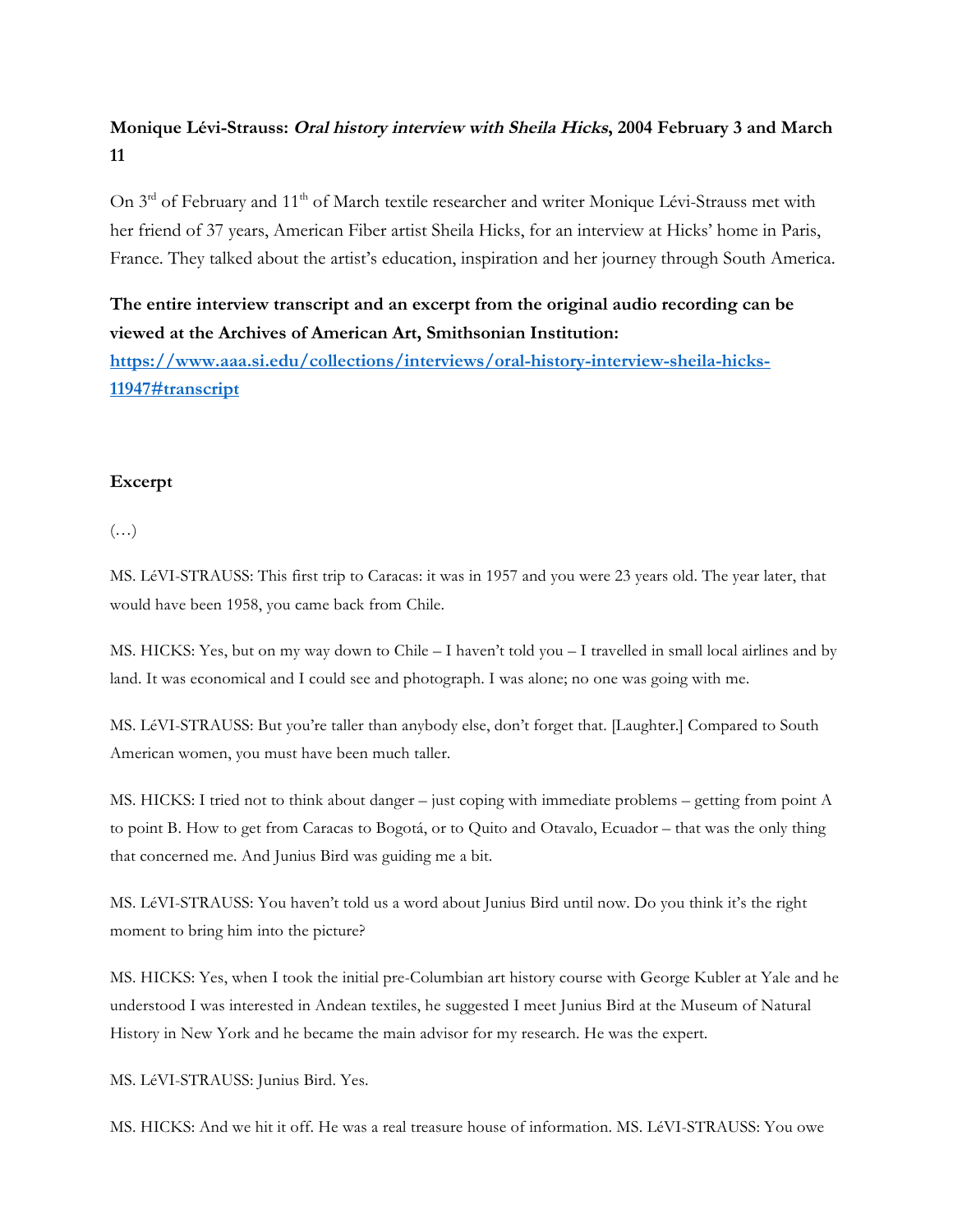him a lot?

MS. HICKS: I owe him more than a lot. He made a list of places for me to go and see. He wanted me to try and find out what was happening in certain sites that were being excavated in South America. So when you're alone and have a map with little pins marking destinations, the story becomes how to get from one place to the next. If there is no public transport, how do you make friends with people driving delivery trucks? Can they take you to one place from where you can pick up a ride to the next place?

It's crucial to have names of people who can –

#### MS. LéVI-STRAUSS: Recommend you or help you?

MS. HICKS: To check in with. Junius had been to South America many times for his research and even spent his honeymoon down in Tierra del Fuego. He prodded me to go and find things and send him reports, and to collect things along the way. I tried to observe. He gave me reasons for going to see the weaving, the Indians, the villages, the architecture, and the archeology in Peru, Ecuador, Bolivia, and Chile. Basically he gave me a more focused way of traveling.

#### $(\ldots)$

MS. HICKS: When you get sick traveling alone it is quite frightening. I caught something labeled the Asiatic flu, when I got to Peru. Everything had gone well in Colombia and Ecuador. The people I had met helped me locate places to see and photograph, but when I got to Peru I came down with a high fever. I was staying in a pension with some archeologists and anthropologists. I had to watch my money, too, because every day you save money means you can extend your trip a day longer.

It wasn't my plan to get sick for 10 days in Peru, but I did and someone helped me out. Miracle of all miracles. I was told about an art school in Miraflores [neighborhood in Lima] and I went to visit it. It was run by John Davies, who had been a teacher at Syracuse University and had married one of his beautiful students, Isabel Benevides [sp], who I think was either the daughter or the niece of one of the presidents of Peru. They lived on a glorious property and they took me in and gave me an impressive bedroom, in an unoccupied part of the house, where I thought I was going to die. This was really going out in style.

I was a sick, lost soul. They fed me and nursed me back to health. I'll never forget this time. When I recovered they led me to beautiful ancient textile collections, so my interest was intensifying.

### MS. LéVI-STRAUSS: Yes.

MS. HICKS: It can only intensify when you're in Peru surrounded by amazing archaeological collections. I went to  $-$  is it interesting if I tell you the itinerary, because it was  $-$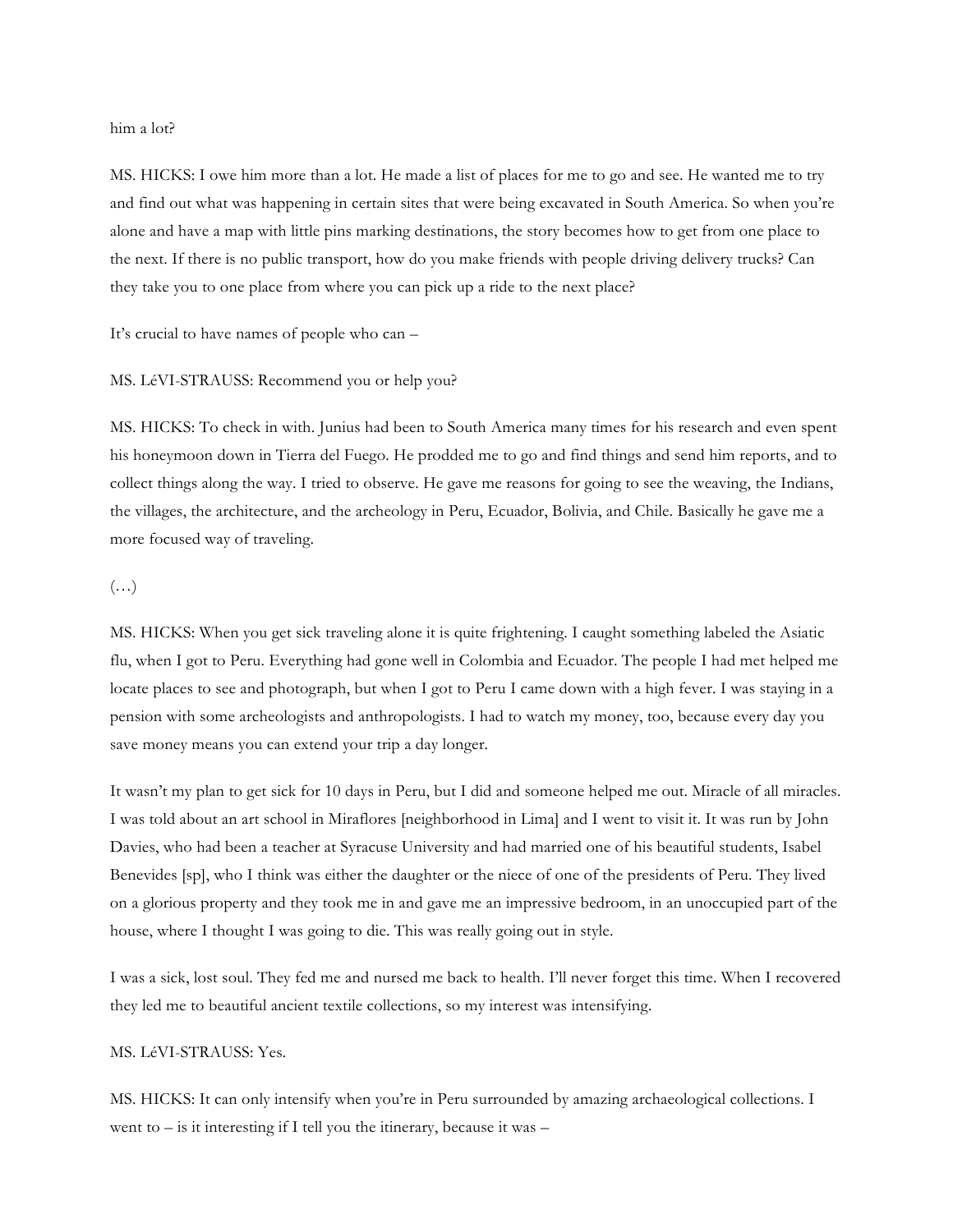#### MS. LéVI-STRAUSS: Yes, it is.

MS. HICKS: Well, from Lima I went to Cuzco, Urubamba, and Machu Picchu. That was the highlight: Machu Picchu, and to photograph there. The photos were published later in Yale's architecture school journal, *Perspecta*. From there I went down to Pisac, Pucara, Juliaca and Puno towards Teohuanaco and Lake Titicaca – between Peru and Bolivia. I continued to Chile, through Arequipa and Tacna by train and by bus. Crossing the border at Arica, between Peru and Chile, someone asked me if I would carry one of their sacks through the customs – maybe five kilos of sugar. I couldn't say no and make a whole bus full of enemies, but when I think about it now, I must have –

MS. LéVI-STRAUSS: Nowadays it would be impossible. MS. HICKS: Carrying five-kilo bags of sugar across the border – suppose it was something else?

MS. LéVI-STRAUSS: Yes, something white. [Laughter.] And something powder.

MS. HICKS: Well, that's how I entered Chile through the Atacama Desert, down through Iquique and Antofagasta with bleak, arid landscapes. A wonderful way to arrive to Chile; not just to land at Santiago, but to go to La Serena, Ovalle, La Ligua. Chile is a geographic experience. But Chile is a very long country. They were tedious bus rides and –

MS. LéVI-STRAUSS: Tell me, what did you do during those long rides?

MS. HICKS: Wrote.

MS. LéVI-STRAUSS: You wrote.

MS. HICKS: Daybooks, journals, and sketchbooks.

MS. LéVI-STRAUSS: So you drew also?

MS. HICKS: Drew, photographed, and wrote.

MS. LéVI-STRAUSS: Yes, and you did that consistently all the time?

MS. HICKS: Most of the time, because I had no one to talk to and I had to occupy my mind and stay focused.

MS. LéVI-STRAUSS: And besides, it was a very good means to bring back a lot of information that you would have forgotten.

MS. HICKS: When I was doing this my purpose was just to keep myself on track. I never thought the